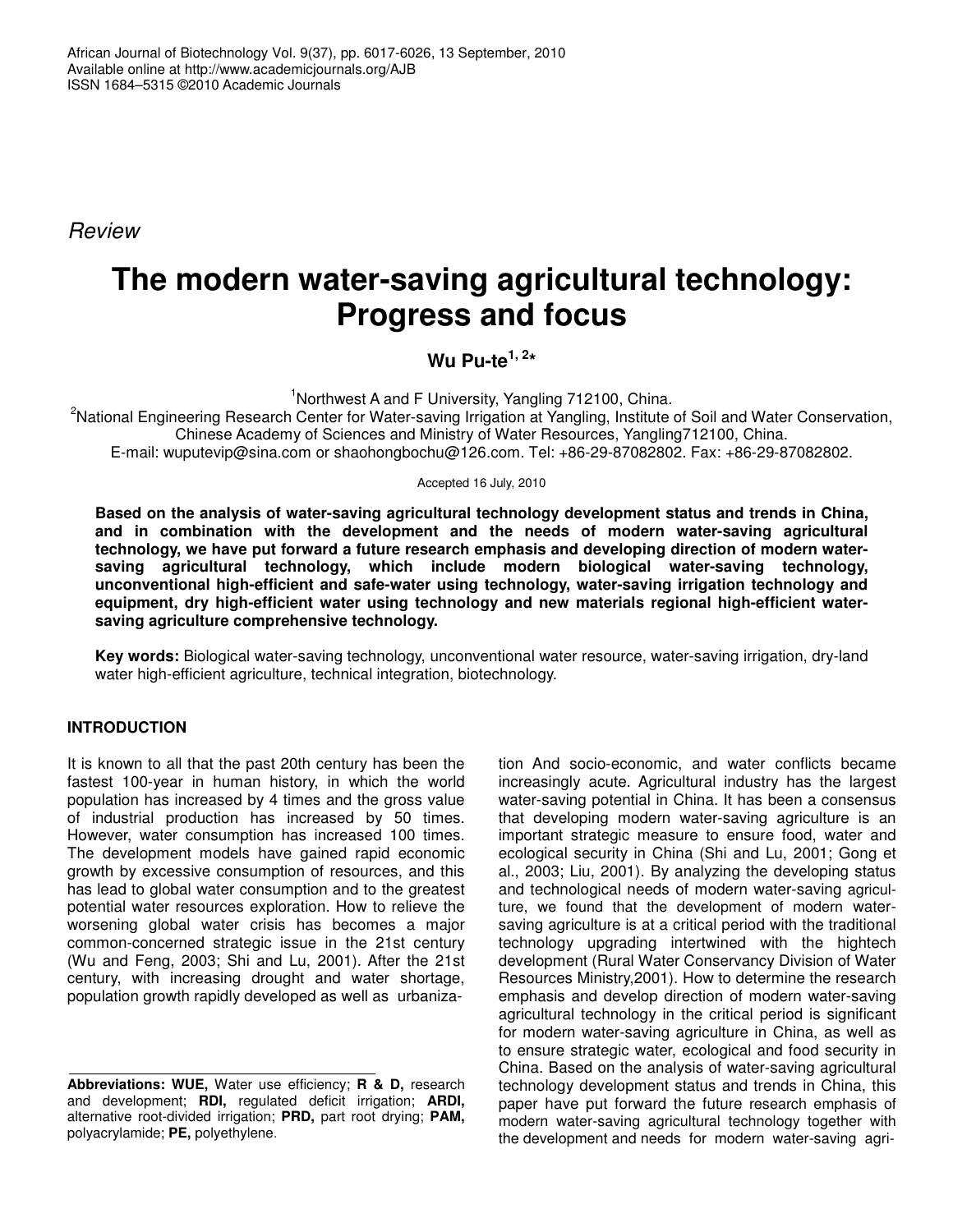cultural technology.

### **THE DEVELOPMENT STATUS OF WATER-SAVING AGRICULTURE TECHNOLOGIES IN CHINA**

China started vigorously with the development of water resources, developed farmland irrigation since the 1950s according to the status of the increasingly acute contraction between water supply and demand, serious agricultural water waste and great water-saving potential, and have made remarkable achievements. The development of water-saving agricultural technology has entered a new era, especially in the 1990s. During the "Ninth Five-Year" period, the water-saving agricultural technology research and demonstration was classified as a national scientific and technological project. Deep and comprehensive study was carried out in the aspects of new water-saving irrigation technologies, rational utilization of water resource, water-saving irrigation system for mainly crops and water-saving irrigation equipments. During the "Tenth Five-Year" period, the significant tech-nology project, "system of modern water-saving agricultural technology and research and exploitation of new products" was implemented by the Ministry of Sci-ence and Technology, Ministry of Water Resources and Ministry of Agriculture after the approval of the State Leading Group for Science and Education in 2002, and was listed in the national 863 high-tech development plan, with emphasis on breakthrough for the "bottleneck" problem of water-saving agricultural technology develop-ment in China (Kang et al., 2004; Xu et al., 2003; Xu et al., 2004). The completion of the above-mentioned projects played an important role in increasing the level of water-saving agriculture fundamental research in China, developing new watersaving agriculture products and materials and achieving industrialization. It enhanced the progress of water-saving technology in agriculture, and promoted the organic integration of national water-saving goals and farmers' income target. This made tremendous contributions in creating a modern water-saving agricultural technology system with independent intellectual property rights and solving water shortage in China.

Most aspects of water-saving agriculture application foundation and its forefront as well as key technologies and innovation, water, nutrient migration theory, regulation of soil-plant-atmosphere continuum, deficit irrigation theory and model of crops were revealed more systematically, especially major breakthroughs made in the fields of crops' water transformation rule, root information transmission and signal oscillations, dynamic simulation of moisture and nutrients transfer, crop water requirement and calculation model as well as the drought-resistance water-saving mechanism, which provided strong technical reserves and support for water-saving agricultural technology development in China (Shan et al., 2004). A series of achievements have been gained in non-technology of

water-saving products, which produced significant watersaving benefits (Wu and Feng, 2005). The laser rapid research platform of water-saving products was firstly established internationally.

It cuts the single cycle period of micro-irrigation products from 90- 150 to 3 - 5 days, the cost from 30,000 - 50,000 to 2,000 Yuans, work efficiency was improved by 30 times, and the cost was decreased by 20 times. The yield of the new selected drought-resistant water-saving variety increased by 10% more than control yield in the middle drought conditions, and water use efficiency (WUE) increased by 20 - 40%. The establishment of the laser controlling ground automatic operation technology made the land leveling precision reach  $2 - 3$  cm, and the utilization ratio of irrigation water increase by 20 - 30%. The controlling split-root alternating irrigation technology was put forward based on crop water requirement signal, with its WUE up to 2 kg/m<sup>3</sup>. The strength of a new type of soil stabilizer for rainfall collecting material was 68% higher than cement soil, and the efficiency of collection was up to 85 - 91% with investment of only 3 or 4 Yuans per square meter. The developed plant-growing nutrient conditioner could cut biological-collecting surface shield time from 3 years to 30 days, making 0.5cm thick water stay six hours with-out leakage, and the runoff increased by 30% more than that of the controlled.

Significant results have been got in the aspects of key devices such as major product of research and development (R & D) and industrialization of water-saving agriculture, green house micro-irrigation system devices, walking multi-function moisture conservation devices, new types of pipe fittings; also, water measuring and distributing devices, self-propelled sprinkler irrigation unit, new multi-function water retaining agent and degradative water conservancy sheeting were exploited. A series of water-saving products and complete sets of equipments were initially formed with Chinese characteristics and independent intellectual property rights, which promoted the rapid development of water-saving leading enterprises like Xinjiang Tianye, Fujian Yatong and so on (Qian et al., 2002; Wu, 2004). Drip irrigation tubes producing line were established, which made the cost of drip irrigation tubes drop from 1.2 to 0.25 Yuan/m, with drip irrigation line dropping from 0.15 - 0.2 Yuan/m down to the 0.08 Yuan/m, and greenhouse micro-irrigation system dropping from 600 -3000 to 350 - 1000 Yuans/mu, with a reduction of more than 50%. A series of high water-absorbent composite like water retaining agent with high fluid absorption rate, strong security and good salt resistance was created by using layered silicate minerals and complex co-polymer technology, whose price reduced from 20,000 to about 9,000 Yuans/ton. The degradative water conservancy sheeting with a thickness of 20 micrometer was created with the use of magnetic oscillation blown technology, and it will totally degrade in one year, and can replace the existing plastic sheeting in technical performance.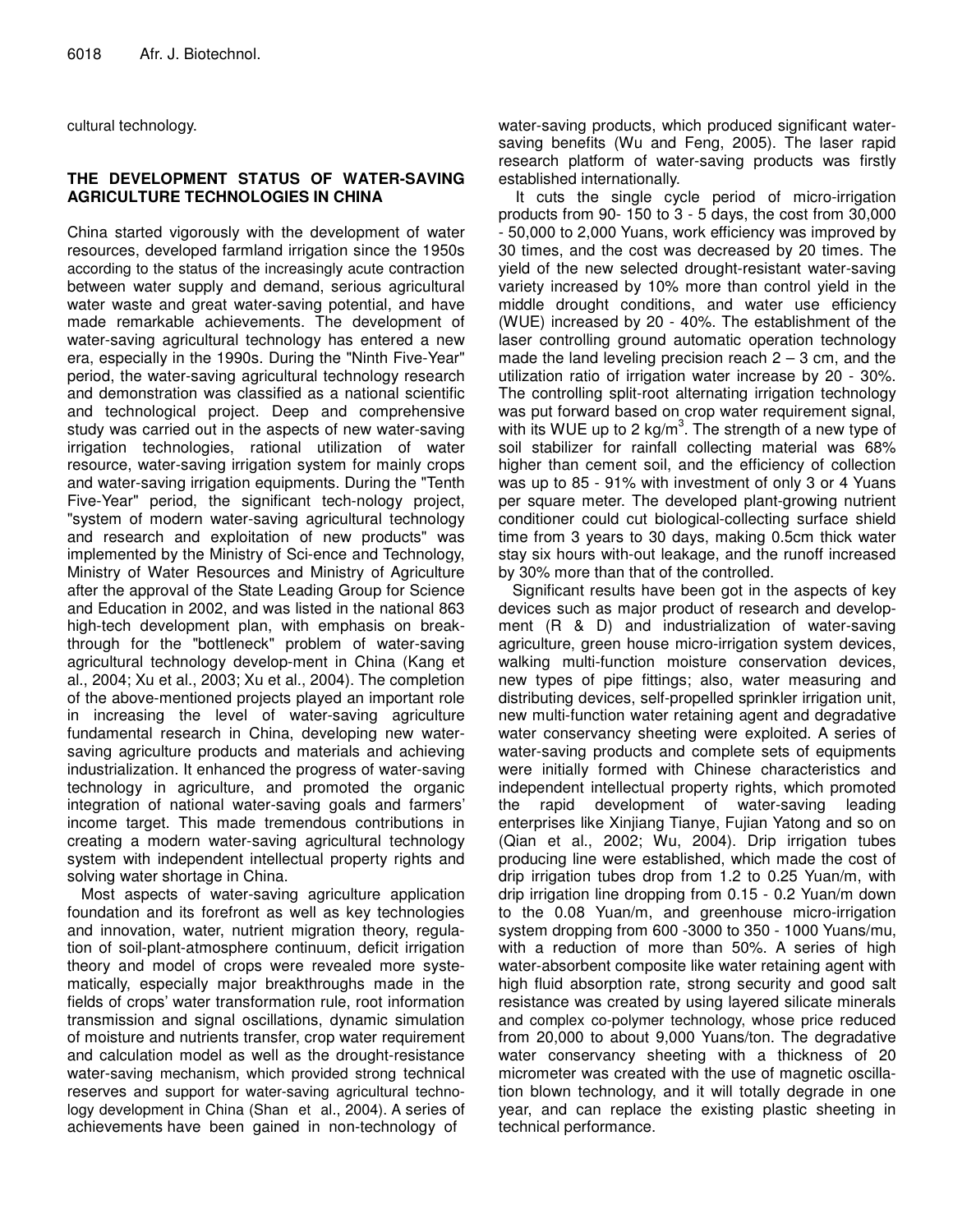

**Figure 1.** Bio-water saving and water conservation (Zhang et al., 2009).

In water-saving agricultural technology system integration and demonstration, we have initially set up a developing pattern of modern water-saving agricultural technology development for China's national conditions and different regional characteristics. We have put forward 9 regional modern water-saving agricultural development patterns that suit the northern arid inland river irrigation area, semi-arid plains well irrigation areas, semi-arid plains channel irrigation area, semi-arid plains drought-resistant irrigation area, semi-arid plains supplementary irrigation area with harvested sub-humid wells-channels irrigation area, semi-arid vegetation construction area, semi-arid

urban greenland irrigation area and southern seasonally dry areas. Thus, 17 demonstration areas have been established according to this model in China's northwest, North China, northeast, East China and south seasonally dry areas; the total area was up to 25 hectares. The technology radiated 367.6 hectares, promoted 2 million mu, and saved about 2.4 billion  $m^3$ . The crop production increased by 2.5 billion kilograms and increased the economic output by 4.8 billion. In addition, the applied area of China's field cotton drip irrigation under plastic film has reached 500 million mu, while the applied area of harvested rainwater technology reached more than 3000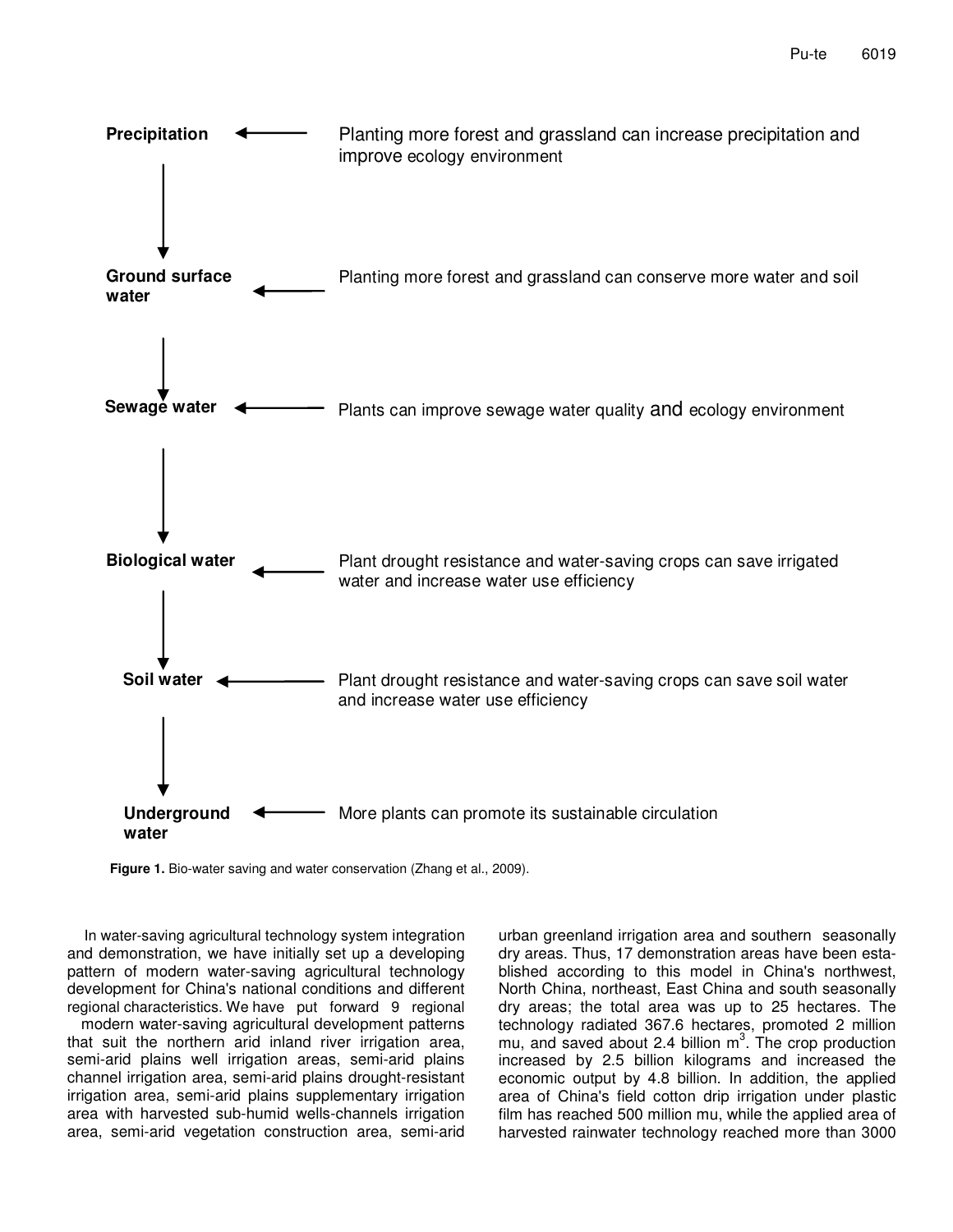

**Figure 2.** A schematic diagram for agricultural development based on agricultural utilization of water. SHO, Spatial harvesting and overlapping; STH & O, spatial-temporal harvesting & overlapping; WUE, water use efficiency; CA, conservation agriculture; RA, runoff agriculture; RHRA, agriculture of rainwater harvesting for supplemental irrigation; LIA, limited-irrigation agriculture; FIA, full-irrigation agriculture (Zhao et al., 2009).

hectares, and both are in forefront of the world (Li et al., 2004).

Although water-saving agricultural techniques in China has a degree of basis accumulation and has gained several innovative scientific achievements that play an important role in practical production, there are still a number of important technical bottlenecks, which could not provide a strong technical support to build a modern water-saving and efficient agriculture. These are as follows: Lack of basal data accumulation for water-saving agricultural development and effective monitoring and control of agricultural water usage; basic research from a pure basis to the application level is still short; standardized, quantitative and integrated water-saving agricultural technology system and application mode are still defective; the function of water-saving equipment and products aresingle and lack instability with poor durability, materials and the technology research is still lagging behind; the exploration and utilization of crops' droughtresistance germplasm resources are not enough, we are short of efficient evaluation methods and indicators that can rapidly identify drought-resistance performance of plant; application level of information technology is lower. Also, the information collection and transmission reliability of water management are poor (Jing and Li, 2004; Peng et al., 2004). The related concept and proposed technology steps can be references to Figures 1 and 2.

#### **DEVELOPING TENDENCY OF MODERN WATER-SAVING AGRICULTURAL TECHNOLOGY**

#### **Excavation of the own water-saving potential using biotechnology**

The biological water-saving technology that uses crop physiology control and modern breeding techniques to increase production and water use efficiency from crops' own enginery is a hot topic, and also a key technology for achieving modern water-saving high-yield and quality type from traditional water-abundance high-yield type (Shan et al., 2004). Countries with developed technology attach great importance to fostering water-saving and drought-resistance crop varieties using transgenic technology, such as the Australian wheat varieties, American cotton varieties, Canadian forage species, as well as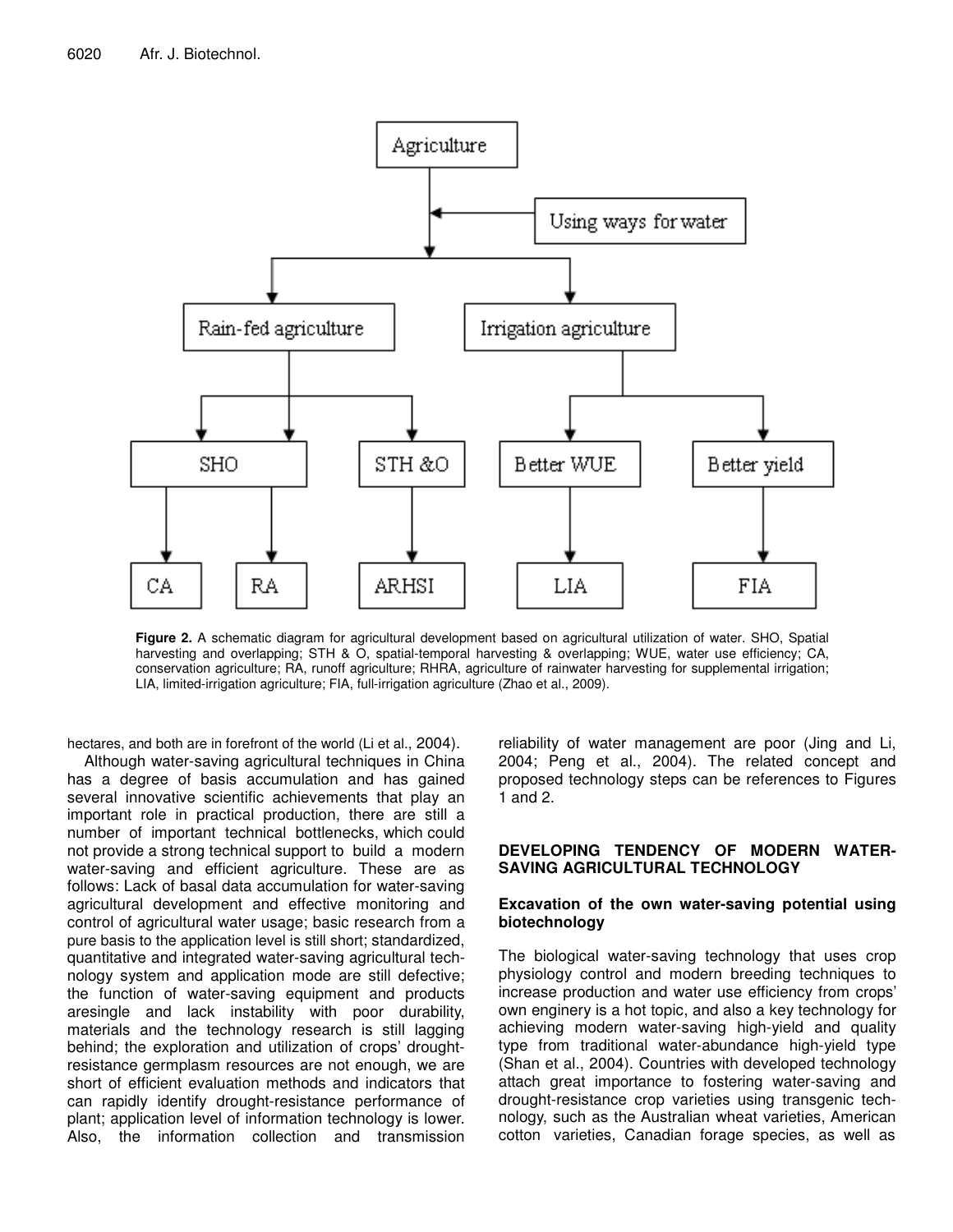Israel fruits varieties (Theiveyanathan et al., 2004; Bustan et al., 2004). These varieties are not only water-saving and drought-resistance, but also have stable yield traits and excellent quality characteristics. Chinese Academy of Agricultural Sciences, China Agricultural University, Northwest Agriculture and Forestry University of Science and Technology and other units have researched the physiological mechanism and control technology of highefficient crops' water using the application of gene mapping, molecular markers, gene cloning and genetic improvement of transgenic technology. A strong operational methods and index system for screening identify techniques, and nurturing a group of new crops varieties with water-saving and drought-resistance was initially established.

The deficit irrigation technology based on physiological water requirement control can significantly increase crop water use efficiency, such technologies are regulated deficit irrigation (RDI), alternative root-divided irrigation (ARDI) and part root drying (PRD) technology. These technologies are commonly used in Australia, Israel, Portugal, Morocco and other countries as well as some regions of China. Compared to traditional irrigation methods, the deficit irrigation technology can reduce total irrigation water quantity, and decrease transpiration with no yield-reduction. Northwest Agriculture and Forestry University of Science and Technology, China Agricultural University and Chinese Academy of Agricultural Irrigation Research Institute, and other organization have done a lot of research in this field, they have proposed and perfected the theory of deficit irrigation theory and crop controlling root-divided irrigation technology. The essence of biological water-saving should be the high-efficient use of water through biological ways, namely the "utilization and exploitation of physiological and genetic potentials of organisms so as to acquire more agricultural output and better economic and ecological benefits by utilizing smaller or same amounts of water or poor quality water". Biological water-saving should not only be applied with priority in crop production, but also in other aspects of agriculture and industries such as husbandry, aquaculture, landscaping, sewage water management, water and soil environmental conservations. Therefore, watersaving potential using bio-technology represents the human effort in the construction of a resource-saving and environmental-friendly society (Zhang et al., 2009).

## **Utilizing technology of non-traditional water resources as the hotspot in this field**

The utilization of non-traditional water resources like rainfall, wastewater and brackish water has become a new way of solving water-usage crisis in many countries and regions. It has also become one of the concerned emphasis content in the field of modern water-saving agriculture.

Great achievements have been made in calculating

model of crop water demand and consumption under the conditions of wastewater irrigation, as well as influence of wastewater irrigation on plants, soil and groundwater, and initial formation of the irrigation optimization pattern that controls the irrigation volume according to the evapotranspiration intensity. 45 States of the US carries wastewater back to agriculture; the total amount of recycling wastewater was about 94  $\times$  108 m<sup>3</sup>/year, of which 60% was used for irrigation; Israel has established more than 200 wastewater recycling projects with utilization rate of 70% and about 2/3 is use for irrigation. This accounts for 1/5 of total irrigation water. Tunisia's reclaimed water irrigation has reached 125 million  $m^3$ ; India since the 80's, the annual irrigation water accounts for the volume of urban sewage of more than 50%; Mexico City, 90% of urban wastewater is reuse for irrigation (Juanico and Milstein, 2004; Jimenez et al., 2003). Zhejiang University, Hohai University and Wuhan University carried out the process of wastewater utilization of harmful substances in the soil, as well as the cumulative effect of crop research, the sewage irrigation methods and theories, but the gap between advanced countries was large.

About the utilization of brackish water, Spain and other countries have studied the brackish water irrigation technologies and theories with brackish water irrigation stations. Israeli scientists have discovered that the fruits of tomatoes, watermelon and other crops will be sweeter and longer persevered after the drip irrigation of brackish water at the concentration of 0.45. In Arizona of United States, scientists have also discovered that the production of cotton, barley, beet, and other crops will not decrease or even increased after the brackish water irrigation (Ceballos et al., 2003). Nanjing Agricultural University and China Agricultural University have mainly studied the influences brackish water has on crop quality and soil by using modern control technology, and have put forward the utilizing technology and models of brackish water. However, the experimental study of brackish water irrigation in our country started late, and the technology has not matured enough.

About the rainwater using technology, international rainwater utilization was transformed from concluding the past experience to a modern high-tech and industrial applications, such as the industrial mass production and application of Germany plastic cellar body, while Israel, India, Japan, Australia and so on were studying utilizing theory and methods of the rain resources by using GIS technology (Machiwal et al., 2004). Water-saving irrigation of Yangling National Engineering Research Center, Chinese Academy of Sciences, Shijiazhuang Institute of Agricultural Modernization have proposed a wide range of chemical, biological and soil stabilizer catchment materials and new technologies. They have also created new rain storage cellar structure and materials, and established intelligent decision-making system of rain utilization. At present, the high-efficient utilization technology of farmland rain with independent intellectual property rights in China is in forefront of the world, and has formed a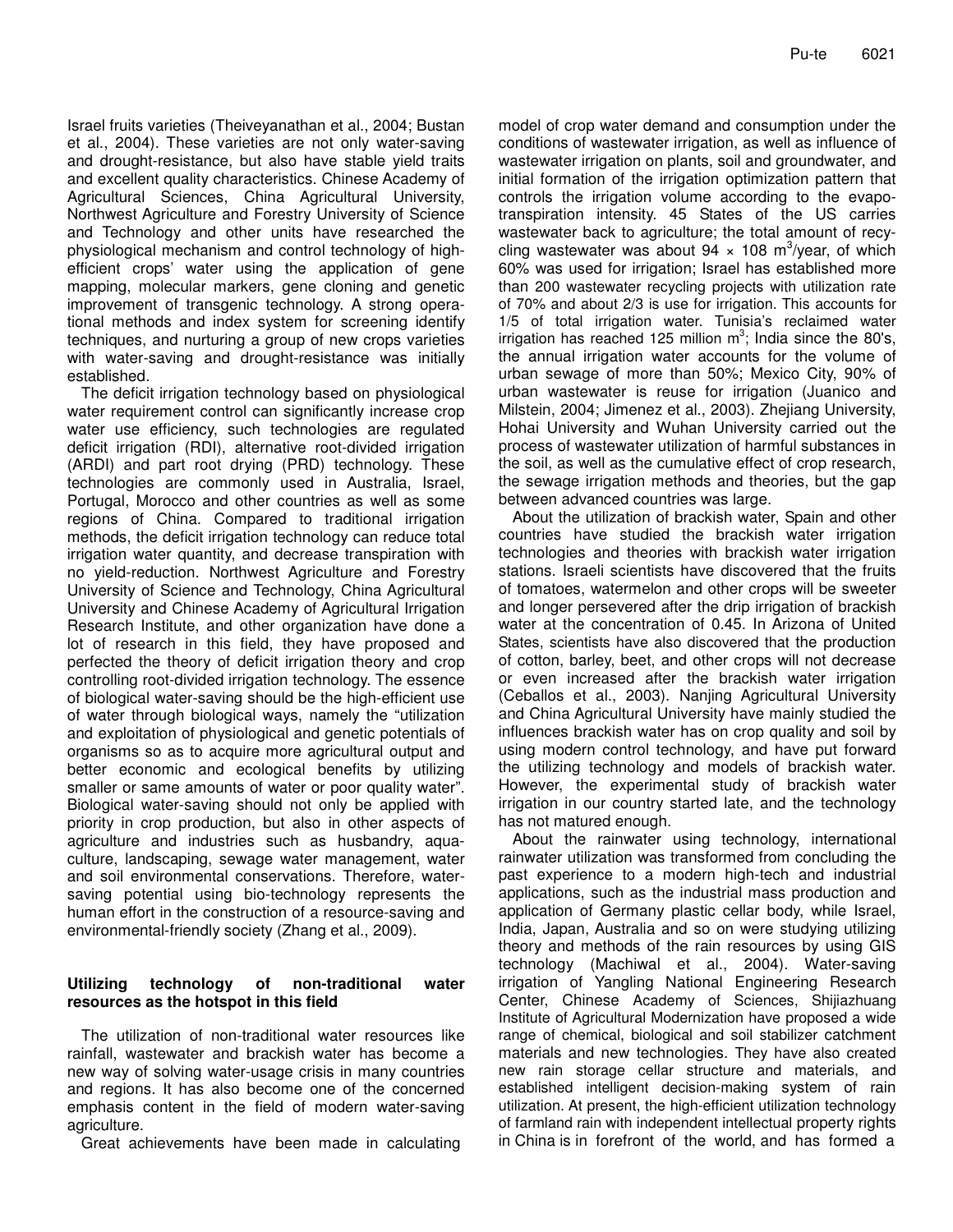relatively mature technology systems and technical standards. The application area is up to 30 million mu across the country, which made our country to become the country with the most application area of this technology in the world.

### **Information technology, intelligent technology and 3S technology promote high-efficient modernization of water-saving management**

A variety of sensing technology and transmission technology that support agricultural information real-time collection like crop water monitoring and information collection, decision-making simulation of crop growth, has aroused extensive concern. Computer management system enables the management of irrigation water change from static to dynamic usage. Water management has been transformed to comprehensive decision-making that combines the database, model base, knowledge base and geographic information systems.

The United States has researched on the relationship between crop water consumption and meteorological factors according to crop water evaporation, and has identified changes of soil moisture and the appropriate amount of irrigation water (Belder et al., 2004). Groundbased infrared thermometer was widely used to measure the temperatures of crop canopy, the leaf surface and the ambient air to determine the crop water requirement. At the same time, aircraft for aerial survey and satellite for remote sensing were used to monitor them. Heat-pulse technique was largely used in Australia to measure the sap flow and transpiration of crop stem, which are used to monitor crop water, and has put forward the theory and methods of soil moisture monitoring and prediction (Battam and Michael, 2003).

Real-time irrigation forecasting research based on soil and crop water status has developed rapidly, and a number of representative water-saving irrigation predicttion models have been made (Sporre-Money et al., 2004; Aydin et al., 2005). Irrigation water management in developed countries are developing towards information technology, automation and intelligence. Especially in recent years, the 3S technology has provided basement for maximum optimization of agricultural inputs and full exploitation of production potential that are implicit in the differences of water and fertilizer conditions. Chinese Academy of Agricultural Sciences, Xinxiang Irrigation Research Institute, Northwest Agriculture and Forestry University of Science and Technology, China Water Conservancy and Hydroelectric Power Research Institute have been engaged in the research of crop water monitoring and information collection techniques, and concepts and ideas of digital water-saving were proposed. A series of water-saving irrigation integrated decision-making system have been developed, which has certain benefits in practice, but still has a large gap with regards to developed countries.

### **Technologies of advanced manufacturing and new material promoted the development and upgrading of water-saving products**

Multi-function, low power consumption, environmental protection, and intelligent control are the new trends of water-saving irrigation product development. Developed countries speed up the progress of water-saving product development and improved product performance using advanced manufacturing technology and new materials. For example, the application of fast advanced manufacturing technology in water-saving irrigation techniques makes the product development cycle to be significantly shortened.

Information technology and monitoring technology are the main drive used to enhance the accuracy of irrigation and fertilization using bio-technology. Israel, the United States, and the Netherlands have been studying the irrigation systems and special liquid fertilizer of different crops for 20-30 years, and have gained a wealth of information which has resulted in developed experts management system for water and fertilizer high-efficient utilization of various cash crops (Hutton et al., 2003; Abbasi et al., 2003). High-precision rapid prototyping equipment is becoming the hotspot for studies in rapid development platform technologies of water-saving irrigation products. In China, Yangling National Engineering Research Center, Xi'an Jiaotong University, and Huazhong University of Science and Technology researches on water-saving irrigation products using advanced manufacturing technology of laser rapid prototyping have put forward development ideas for new type of low-pressure drip irrigation system, and developed a series of irrigation control systems and equipments. Xinhua Irrigation and Drainage Company developed a large-diameter highstrength reinforced plastic water pipe using new materials and technologies. With water-saving agriculture input increment of each country, technology progress and upgrading of water-saving equipment have rapidly developed. Serialized water-saving spray micro-irrigation equipment was developed by American RAINBIRD and Israel NETAFIM, PLASTRO and China's Xinjiang Tianye Group and Shandong Laiwu Plastic Factory with reliable perfor-mance and longer service life. With regards to the field cotton drip irrigation system under films, its application area in arid inland river irrigation area has reached 500 million mu, which made our country one with the largest field drip application area in the world.

Chemical water retaining agent and plastic film water are ideal materials for water-saving irrigation (Herwitz et al., 2004). Foreign countries extracted a water retaining agent from coal and had excellent water absorption. Mulching is an important agricultural yield increase technology, but it also had a serious "white pollution", which can be solved by developing biodegradable plastic film. Foreign countries discovered a degradable plastic film synthesized by polystyrene, whose surface is a graft polymer. New manufacturing technology can accurately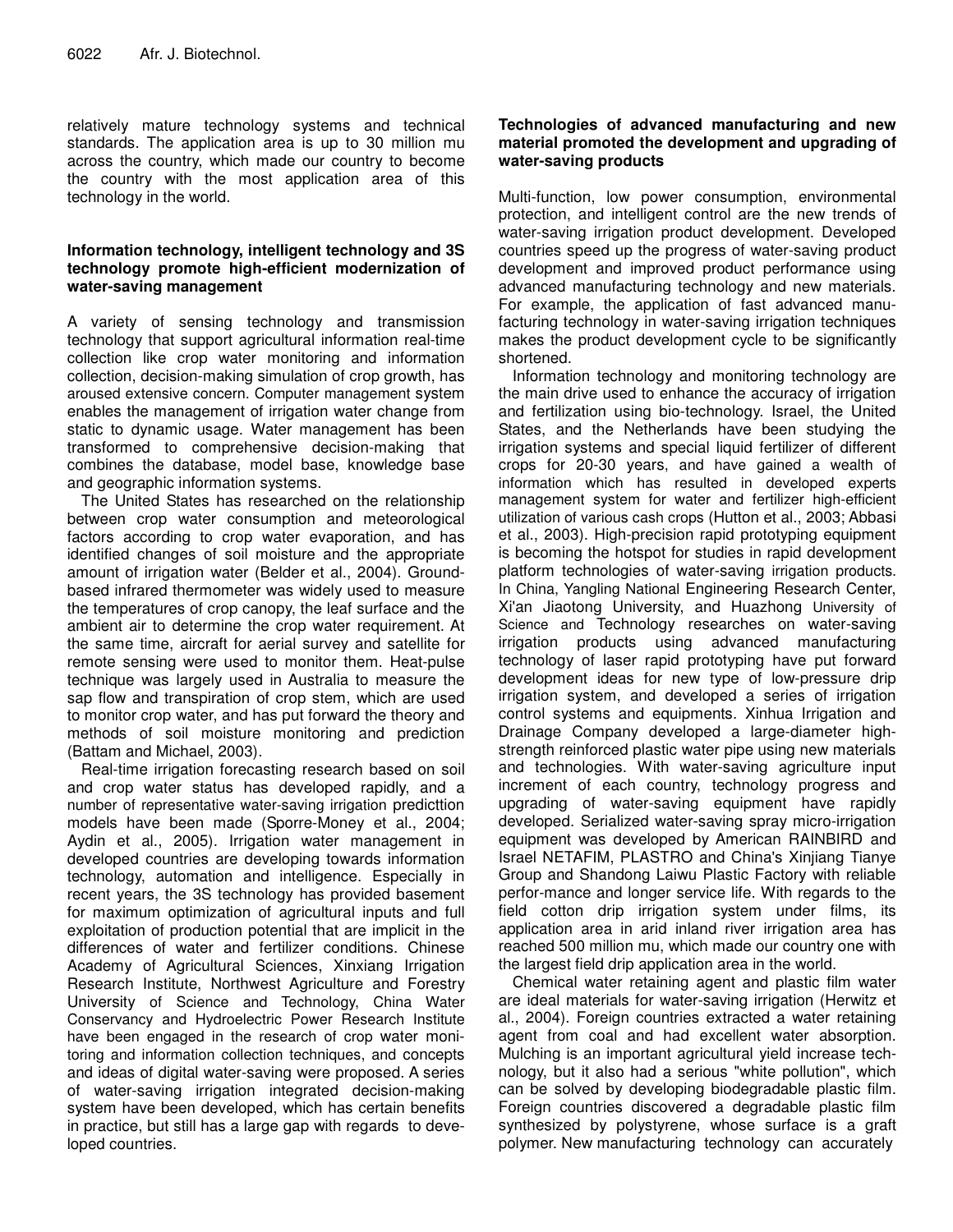control the drug to degrade film, and it will be widely used with flexible and adjustable raw materials formula. In recent years, drought-resistant water-saving products developed by the United States, Japan and other countries have been widely used for cash crops, and have made good yield benefits (Begovich, 2003). The United States sprayed polyacrylamide (PAM) on soil surface, which plays obvious effects in inhibiting field water evaporation, preventing soil erosion and improving soil structure. The United States has successfully synthesized biological high-absorbent material using desert plants and starch, and has achieved significant water-obtaining effects (Inman-Bamber and Smith, 2005; Greven et al., 2005). China has preliminary solved the swelling and crosslinking technology of straw fiber in water-saving preparation and materials research, which greatly enhanced the salttolerance of products. A great innovation was achieved in non-ionic polymer oligomer graft technology and chelating agent processing technology, which made the saline absorption rate of products to rise up to 40 times. Studies on degradation of plastic films made a major breakthrough in raw materials preparation and production technology of micronized starch.

#### **Focus on water-saving agriculture technology integration and selection of appropriate water-saving development modes**

During the development of water-saving agriculture, every country emphasized the organic combination and integration of engineering, agronomic, biological and management water-saving techniques, paid attention to the comprehensive benefits of water-saving agriculture, and developed water-saving agricultural technology model that adapt to the level of the national economy and water resource. Less developed countries like Egypt, Pakistan, India mainly used the mode that are based mainly on channel anti-seepage and ground irrigation technology together with agronomic methods and rainfall resources utilization because of the restrictions of economic conditions and technological level (Amin et al., 2004; Perry C, 2004). However, developed countries like Israel, the United States, and Australia always used the mode that are mainly on high-standard curing channels and pipe transmission technology, sprinkler irrigation, microirrigation technology as well as improved ground irrigation technology. For instance, Israel basically relied on full pipeline water transmission, and total microspray irrigation; the area of sprinkler irrigation and micro-irrigation accounts for 30% of total irrigated area in the United States (Leib et al., 2003; Tognetti, et al., 2003).

#### **FUTURE EMPHASIS FOR MODERN WATER-SAVING AGRICULTURE IN CHINA**

According to the development status and demand of

water-saving agriculture technology in China, together with modern water-saving agricultural technology development trends, our research and development of modern water-saving agricultural technology focus on five aspects, and take modern biotechnology water-saving as forefront technical reserves. This is because modern biological research is still at the experimental stage and is not appropriate to be applied in large scale.

#### **Modern biology water-saving technologies**

Modern biology water-saving technologies focus on main crops and grass to carry out identification and evaluation on fields or indoor drought-resistance of germplasm resources, select outstanding water-saving and droughtresistant resources, and establish evaluating index system and methods for crops' water-saving and droughtresistance identification. These technologies help to establish simple and effective drought-resistant and water-saving germplasm improvement and breeding techniques using molecular marker-assisted selection, and trans-genic and gene polymer technology. They also create new materials with drought-resistant, water-saving and high-efficient water-using, and breed new varieties that are drought-resistant and water-saving. They create an exogenous substance that can control transpiration, study crops' eco-physiological response to exogenous substances and the compound technology between exogenous substances and nutrient. They study plant transpiration inhibitor using integrated application of chemical synthesis and sequestration technologies by developing a multi-functional seed coating agent with drought-resistance and water-saving, preventing pesticides, enhancing environmental protection and high-efficient dry-land and deficit irrigation. The technologies also study the deficit irrigation mode under limited water and water production function of the main crop in different regions, main indicators systems and irrigation model of regulated deficit irrigation, as well as local water controlling irrigation techniques and methods of the main crops.

#### **High-efficient and safe using technology of unconventional water resource**

High-efficient and safe using technology of unconventional water resource focus on the R&D of new highefficient engineering, biology rainwater harvesting form and new harvesting materials with low-cost, high-efficient and environmentally-friendly that adjusts to the dry-land. Study on the structure of new harvesting facilities and onsite molding technology, has put forward system design engineering software for rainwater harvesting and highefficient utilization; harvesting the established regional rainwater utilization technology system, optimum development model and intelligent decision-making system soft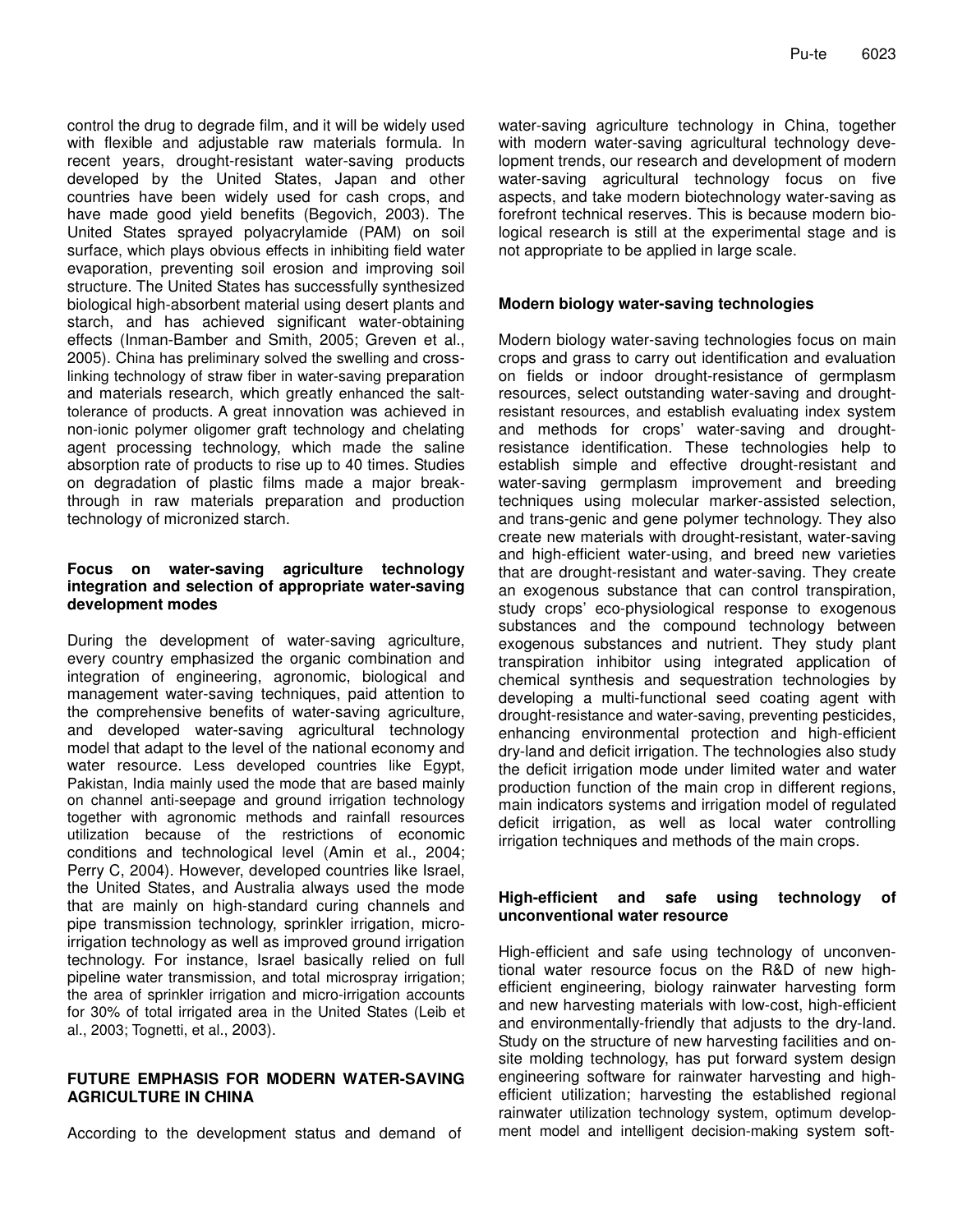ware; study on the effects of reclaimed water irrigation for soil, groundwater and quality of crops. It has also put forward the indicators system for safety irrigation, established an irrigation system under different reclaimed water irrigating patterns by using different irrigation methods, applied technologies for mixed irrigation or rotation irrigation of reclaimed water. Studies on the utilizing technology and equipment of brackish water with lowcost, energy-efficiency, and the controlling indicators systems and crop irrigation systems under brackish water irrigation, as well as salt moving laws and regulation technology under brackish water irrigation and patterns of mixed or rotation irrigation, have put forward a set of brackish water utilization that could improve the regional ecological environment.

## **Technologies and equipments of water-saving irrigation**

We had to research the technology of soil precise-flat standard and laser controlled leveling, develop the Chinamade equipment of smoothing ground and carry-scraper by the control of laser and the corresponding control of the hydraulic lift system, study its matching field irrigation and drainage engineering system model; research surface irrigation techniques to control parameters, develop the field surge irrigation control equipment and field porous gate-pipe pipe irrigation systems and automatic control equipment; research alternate partial rootzone irrigation technology elements and the corresponding field equipment and establish the technical system of the moisture-retaining irrigation; structure the digital design and quick shaping platform of spray and micro-irrigation products; manufacture the special energy-saving sprinkler nozzle and light sprinkling of small mobile units and low-pressure pipe for a new type of sprinkler irrigation systems unit; develop the micro-pressure drip irrigation with ultra-thin wall, anti-blocking, durable, lowcost micro-irrigation emitter, automatic backwash filters, precision fertilizer injection device, pressure regulator, precision micro-irrigation control valves and automatic control systems.

We also used nanotechnology to improve the performance of impermeable material; develop the new composite materials and fillers geomembrane material; study expansive and saline soil and other special soil type channels impermeable material and applicationspecific technologies; develop the new type of thermal insulation composite material and environment-friendly composite reinforced concrete and new materials; develop the large-diameter pipe and pipe fittings and corollary equipment for piping water using the polymer composite; exploit the standardization and serialization of the new type of metal pipe and pipe fittings; and develop the reinforced high-density polyethylene (PE) moving sprinkler pipe and fittings.

#### **High-efficient water using technology and new material for dry-land regions**

The basic relationship model between the water demands and water resource protection of major crops should be established, and the main regional watersaving and production-stable crops planting structures put forward. We should establish rain appropriate planting parameters in coordination with water resource, put forward water-saving and efficient intercropping and rotation cropping patterns, no or less tillage moisture conservation technology, optimal and design software for regional water-saving farming systems which can adapt to the regional characteristics; study the structure and the main components performance parameters of walking multifunction drought-resistant planter, moisture conservation farming machinery and equipment based on the principle of mechanical bionics, micro-machines for water lifting and local water irrigation systems that suit small water resource; develop new water retaining agent with moderate magnification, high water availability, low cost and long validity period, biomass-based water-absorbent polymer resin and high-efficient multi-purpose soil conditioner by taking biological materials (algae, fiber, desert plants, etc.) or chemical materials as matrix; develop a whole bio-degradable plastic using natural materials and modified materials (focus on plant fiber and starch), research the film forming technology and related equipment for field biological material; exploit multifunctional liquid covered material with temperature increments , moisture production, production-increments, no residual, modify and create the new liquid film.

## **Comprehensive technologies for regional highefficient water-saving agriculture**

We should research on regional crop water signal monitoring technology and diagnise indicator system, as well as rapid determination and forecasting techniques of soil moisture. We should also study intelligent precise control-ling crop irrigation systems with the functions of monitoring, transmission, diagnosis, decision-making by using artificial neural network technology and data communications technology based on soil moisture forecast, crop moisture dynamic monitoring and crop growth information integration. Research on the technologies of dynamic management information collection, transmission and analysis of irrigation area, computer identification for irrigation system, simulation of irrigation water distribution and real-time control of water flow based on network technology should be combined with 3S technology.

Research on the water resources optimal distribution and management model under joint use of multiple water resources as well as support systems for regional multiresources optimal distribution and intelligent management decision-making, should be explored using virtual irrigation realization technology. Technologies of biological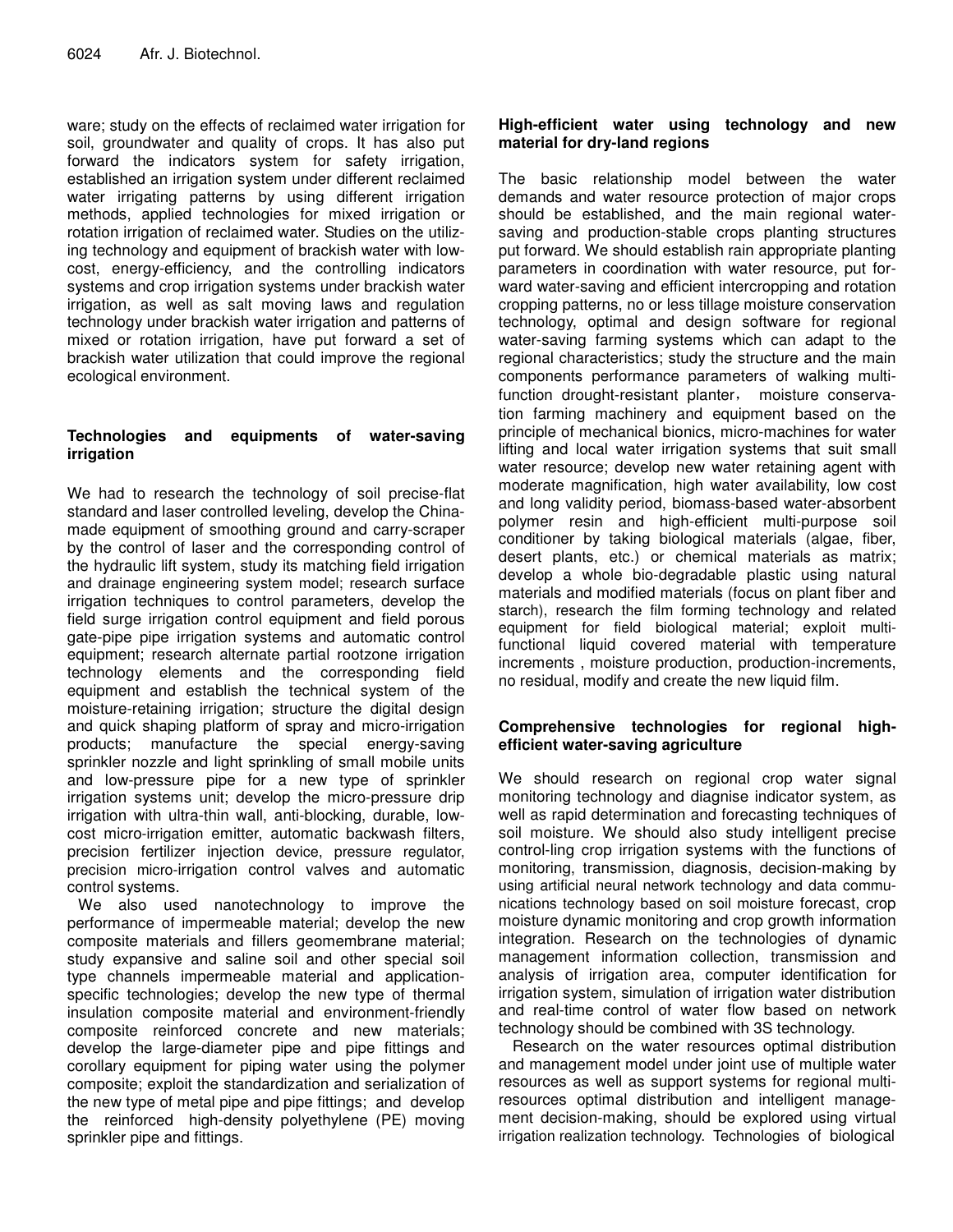water-saving, water-saving irrigation, agronomic watersaving and water management should be assembled by agricultural high-tech water-saving technology and products application to form modern water-saving agricultural technology systems and models with each feature in demonstration zone. The demonstrative management mechanism and mode mainly on the farmer water use association should be probed, and diversified investment mechanism for demonstration zone construction that are conducive to arouse the enthusiasm of scientific research, business, irrigation areas and farmers, etc should be explored.

#### **CONCLUSION AND SUGGESTIONS**

The development of modern water-saving agriculture is at a critical period with the traditional technology upgrading intertwined with the high-tech development. At the same time, emphasis on the traditional technology application and upgrading depend on high-technology. Great attention should be paid to the research and exploitation of modern water-saving technology, using information technology, biotechnology and other high-tech and new materials.

Secondly, modern biology water-saving technology, an important direction for future water-saving agriculture development, is also a hotspot and emphasis for current research. However, its research is still in the reserve phase, the time for large-scale application is not ripe.

Also, water-saving irrigation technology, non-traditional water resources, exploitation technology, and dry-land water efficient technology are the keys to recent research of modern water-saving agriculture technology. The main elements of its research should be focused to solving difficult problems of technology applications process, which is also an emphasis that we should strongly support and increase investment starting from now.

Finally, technical system integration and demonstration is the key stage for technology into production application, but also a weak link of water-saving agricultural technology development in China. To strengthen research and development of this work, it is conducive to transform technology and large-area applications, therefore it is also a current key research content that should be supported.

#### **ACKNOWLEDGEMENTS**

This work was jointly supported by the National Natural Science Foundation of China (40701092), National Science and Technology Supporting Plan (2007BAD 88B10), the Key Program of Education Ministry of China (108182), and the Supporting Plan of Young Elites of Northwest A&F University.

#### **REFERENCES**

Abbasi F, Feyen J, Roth RL (2003)*.* Water flow and solute transport in furrow-irrigated fields. Irrig. Sci. 22: 57-65.

- Amin S, Sadeghi JM, Salimi Manshadi MA (2004). Economic feasibility of saving water through controlling outflow of ghanats. Irrig. Drain. Syst. 18: 145-154.
- Aydin M, Yang SL, Kurt, N (2005). Test of a simple model for estimating evaporation from bare soils in different environments. Ecol. Mod. 183: 91-105.
- Battam LM, Michael A (2003). Soil pits as a simple design aid for subsurface drip irrigation systems. Irrig. Sci. 22: 135-141.
- Begovich O (2003). Real-Time Implementation of a Fuzzy Gain Scheduling Control in a Multi-Pool Open Irrigation Canal Prototype. IEEE International Symposium on Intelligent Control-Proceedings. pp. 304-309.
- Belder P, Bouman BAM, Cabangon R (2004). Effect of water-saving irrigation on rice yield and water use in typical lowland conditions in Asia. Agric. Water Manage. 65: 193-210.
- Bustan PP, Amnon S, Moshe O (2004). Effects of saline irrigation water and heat waves on potato production in an arid environment. Field Crop. Res. 90: 275-285.
- Ceballos BSO, Soares NE, Moraes MR (2003). Microbiological aspects of an urban river used for unrestricted irrigation in the semi-arid region of north-east Brazil. Water Sci. Technol. 47: 51-57.
- Gong SH, Gao ZY, Wang XL (2003). Extension of water-saving irrigation technologies in 300 national key water-saving counties. J. China Water Res. Hydropower Res. 1: 270-274.
- Greven M, Green S, Neal S (2005). Regulated Deficit Irrigation (RDI) to save water and improve Sauvignon Blanc quality. Water Sci. Technol. 51: 9-17.
- Herwitz SR, Johnson LF, Dunagan SE (2004). Imaging from an unmanned aerial vehicle: Agricultural surveillance and decision support. Comput. Electron. Agric. 44: 49-61.
- Hutton R, Robbins M, Menzies R (2003)*.* Complementing microirrigation technology with improved irrigation management based on crop and soil parameters. Int. Water Irrig. 23: 43-46.
- Inman-Bamber NG, Smith DM (2005). Water relations in sugarcane and response to water deficits. Field Crop Res. 92: 185-202.
- Jimenez L, Blanca NS, Chavez TN (2003). Low cost technology for reliable use of Mexico City's wastewater for agricultural irrigation. J. Franklin I. 9: 95-108.
- Jing RL, Li Y (2004). Biological water-saving development strategy for China. Essays of Water-saving Agriculture Forum in China.
- Juanico M, Milstein (2004). Semi-intensive treatment plants for wastewater reuse in irrigation. Water Sci. Technol. 50: 55-60.
- Kang SZ, Hu XT, Cai HJ (2004). New ideas and development tendency of theory for water saving in modern agriculture and ecology. J. Hydrol. 12: 1-7.
- Leib BG, Matthews G, Kroeger M (2003). Development of an on-time logger for irrigation systems. Agric. Water Manage. 62: 67-77.
- Li GY, Gong SH, Wang JD (2004). Current situation, potential, gap and innovated strategy of Chinese micro-irrigation development. Essays of Water-saving Agriculture Forum in China.
- Liu J (2000). The develop strategy for Chinese agriculture in the early 21st century. Beijing, China: China Agricultural Press.
- Machiwal T, Deepesh ML, Singh PK (2004). Planning and design of cost-effective water harvesting structures for efficient utilization of scarce water resources in semi-arid regions of Rajasthan. Water Res. Manage. 18: 219-235.
- Peng SZ, Li YH, Jiao XY (2004). Theory innovation and develop tendency of Chinese water-saving agriculture. Essays of Watersaving Agriculture Forum in China.
- Perry C (2004). Stuart Precision pivot irrigation controls to optimize water application. Int. Water Irrig. 24: 20-23.
- Qian YB, Li YN, Yang G (2002). New technologies for water-saving agriculture. Yellow River Conservancy Press.
- Rural Water Conservancy Division of Water Resources Ministry (2001). Looking back to Ninth Five-Year Plan of water-saving irrigation. Beijing, China: China Water-power Press.
- Shan L, Deng XP, Kang SZ (2004). Current situation and perspective of agricultural water used in semiarid area of China. J. Hydraul. Eng. 9: 27-31.
- Shan L, Kang SZ, Wu PT (2004). Chinese water-saving Agriculture. Beijing, China: China Agricultural Press.
- Shi YL, Lu LS (2001). Strategic Research on Sustainable Development